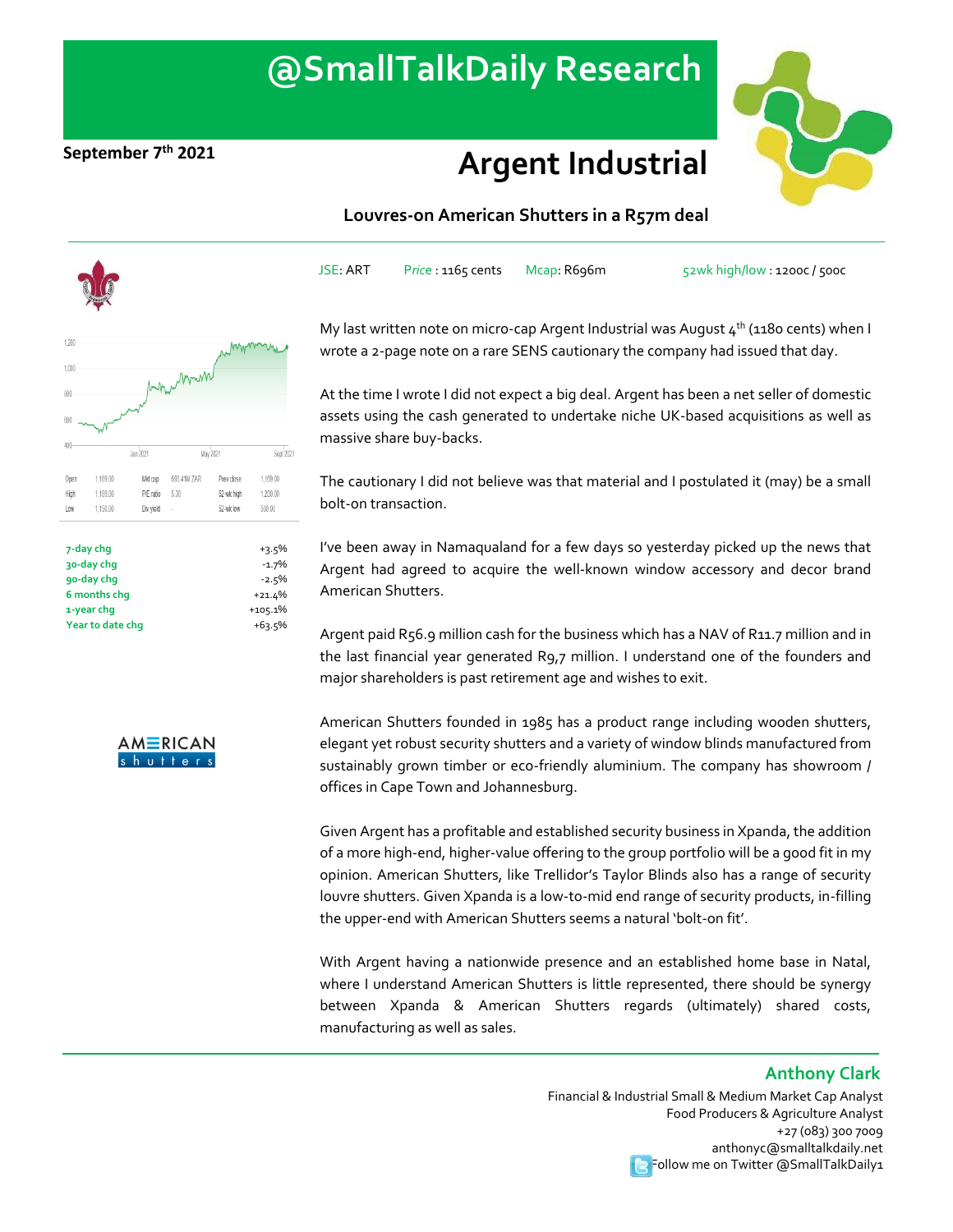### **@smalltalkdaily by Anthony Clark**



Argent seems to have bought American Shutters at a great price.

I also cover Trellidor and have done since IPO in October 2015. I'm having an online meeting with management later today to discuss FY2021 results.

In June 2016, my files tell me Trellidor purchased Taylor Blinds & Shutters for R148 million.

In recent results, Taylor had revenue of R204 million. COVID hit the business hard in 2020 and in FY21 the division reported a profit of R12.6 million from a prior loss of R39.7 million due to restructuring and the once-off impairment of goodwill.

The market barely blinked at the Argent SENS.

The stock yesterday dipped  $4$  cents to 1165 cents and has been tracking a narrow trading band since June. It has tried to breach the 1200 cent ceiling (but) hasn't quite yet made it.

I believe that in due course the stock will breach the 1200-cent glass ceiling and my target prices for Argent have all been met and exceeded. My 700-cent target was hit. My 1100 cent target was hit. **I currently have a 1400-cent target and that was updated in a note on May 6th 2021. On my forecast that places Argent on a forward PE of 4.3x.**

As a September interim result counter, I understand that Argent may have had a rather good half year.

Underlying earnings and profit growth have been stellar the past few years on the restructuring. YE2021 to March HEPS rose 63.3% to 217.9 cents per share. Interim results to September 2020 (as a reference for the impending September H1 2021) rose 47.0% t0 73.7 cents per share.

The July COVID lockdown restrictions and Durban riots hit but not as badly as anticipated. The UK operations benefitted from the British Spring and Summer and an easing of COVID restrictions.

The market should not get spooked that Argent is back on the domestic acquisition trail. American Shutters was a well-priced transaction that bolstered an existing, profitable division.

Argent has been a net seller of assets in South Africa over the past three to four years and has successfully and profitably recycled the money into acquisitions in the United Kingdom and massive share buy-backs.

The UK interests, all niche but very profitable, now account for 39% of revenue and 56.6% of profit before tax, as per the recent year end results to March 2020. The strong Rand shaved a few percentage points off the division's performance.